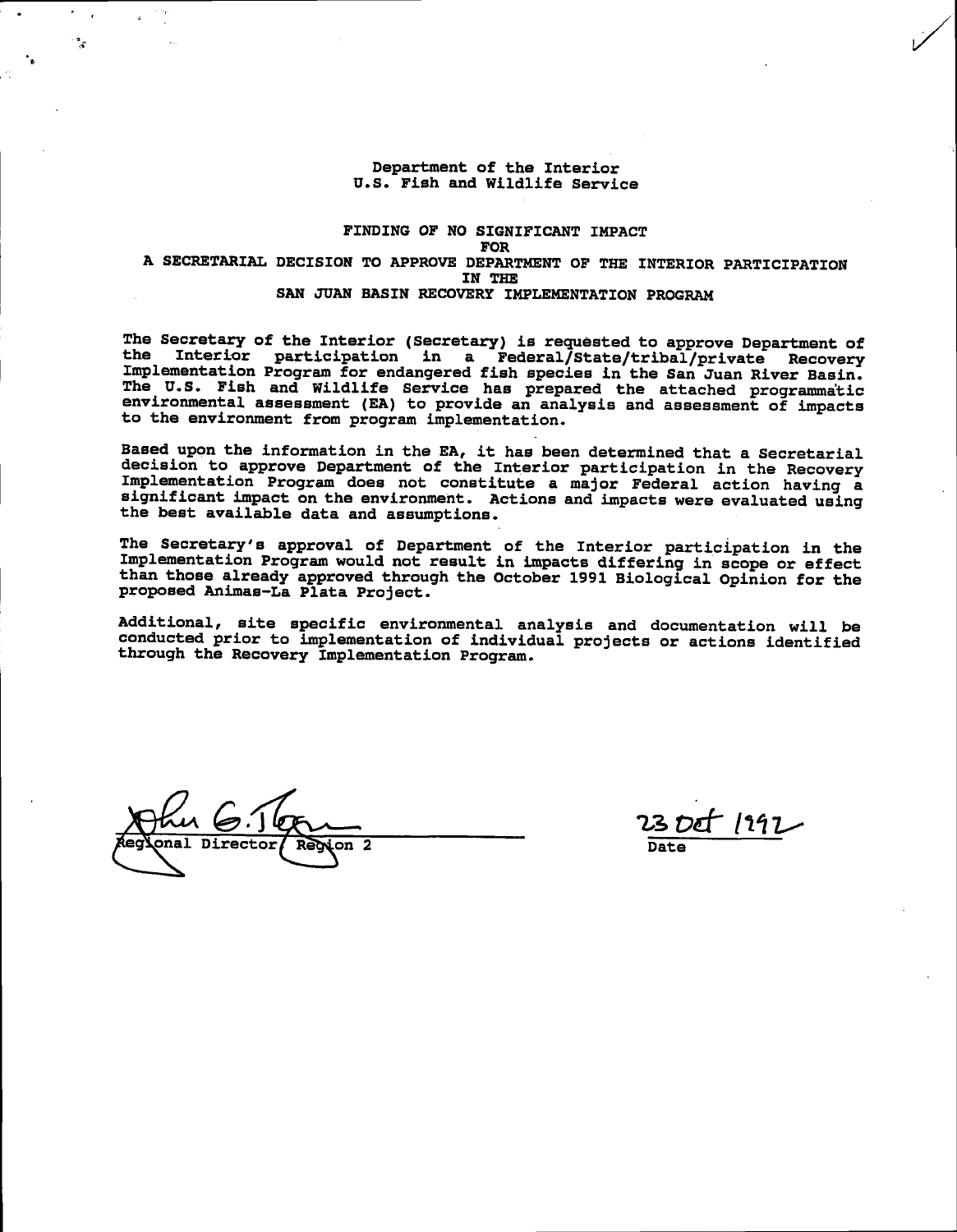### **SUMMARY**

٠,

The U.S. Fish and Wildlife Service (Service), under the authority of the Endangered Species Act of 1973, as amended, proposes to participate in the San Juan River Basin Recovery Implementation Program (Implementation Program). This Implementation Program is a cooperative effort by the Service, the Bureau of Reclamation, Bureau of Indian Affairs, the States of Colorado, New Mexico, and Utah, the Ute Mountain Ute Indian Tribe, the Southern Ute Indian Tribe, the Jicarilla Apache Indian Tribe, and the Navajo Nation.

The Implementation Program establishes a cooperative infrastructure to protect and recover endangered fishes in the San Juan River Basin (Basin) while water development proceeds in compliance with all applicable federal and state laws. Endangered species for which the Implementation Program has been formulated are the Colorado squawfish (Ptychocheilus lucius) and the razorback sucker (Xyrauchen texanus). It is anticipated that actions taken under this Implementation Program also will provide benefits to other native fishes in the Basin and prevent them from becoming endangered in the future.

There are two viable alternatives relating to this proposal. They are (1) No Action, and (2) the Implementation Program as discussed in the document entitled "San Juan River Basin Recovery Implementation Program." The Implementation Program was developed by the cooperating entities, with the resulting document representing the agreed upon commitments and method for determining proposed actions of the entities. Therefore, no subset of alternatives in addition to the proposed program in its entirety have been analyzed for this environmental assessment (EA). It is proposed that the Implementation Program will remain in place for 15 years and will include a combination of data gathering and research efforts concerning the endangered fish species, and, based upon the information<br>obtained during those research efforts, proposed implementation of specific<br>actions to effect the recovery of those endangered fish species. B length of time dedicated to the Implementation Program and the speculative nature of potential impacts of as yet unidentified actions to be taken for the recovery, this EA will not address site or action specific impacts. Rather, it will provide overall analysis of the impacts, if any, of the Implementation Program as a whole, in comparison to the No Action alternative. Specific actions or developments proposed, if determined to be feasible and necessary to effect the recovery of the endangered fish species will be subject to compliance with the National Environmental Policy Act, Clean Water Act, Endangered Species Act, and all other applicable laws and regulations prior to implementation on an individual basis.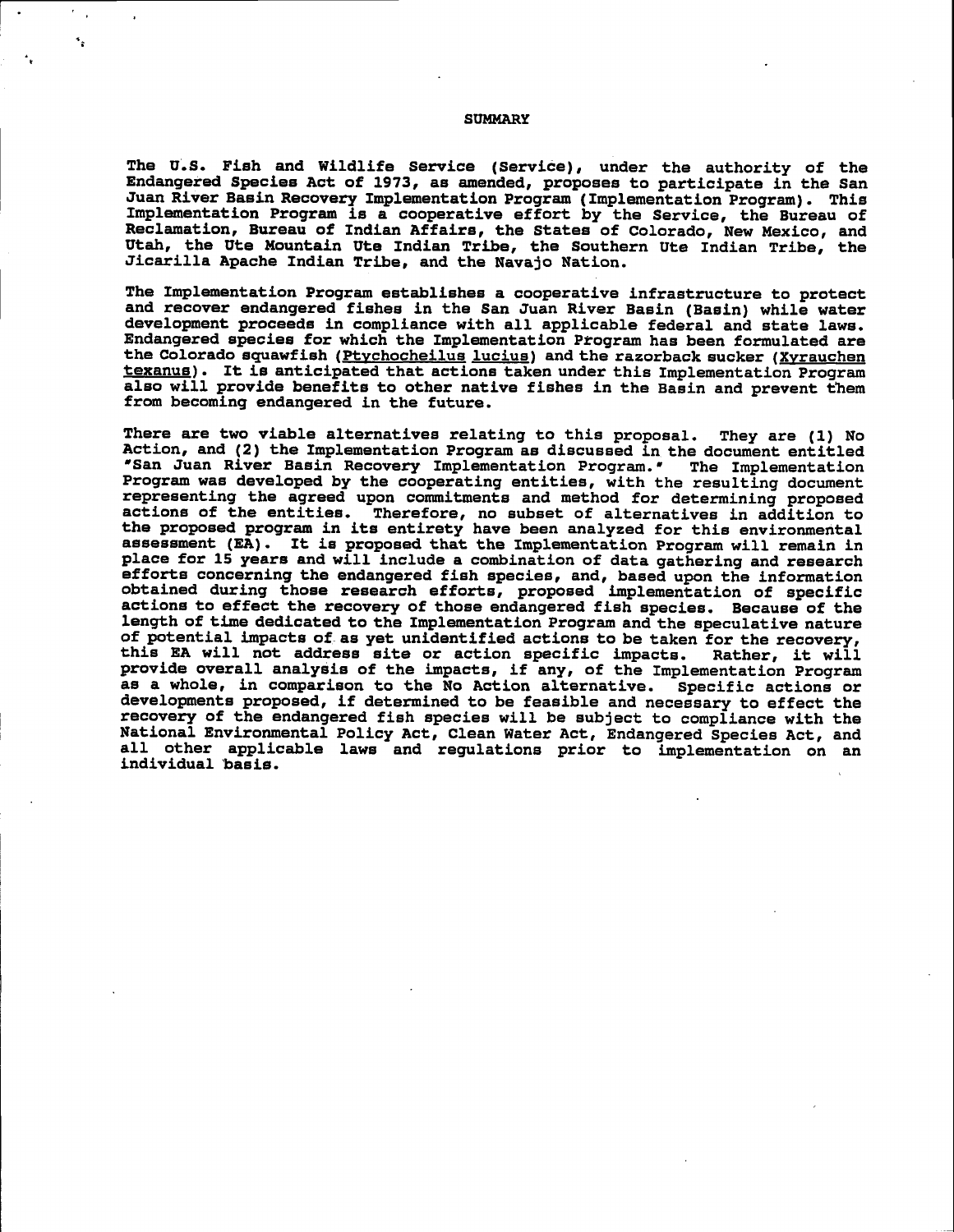### I. PURPOSE AND NEED FOR ACTION

### **PROPOSAL** A.

 $\frac{p}{\epsilon}$  .

 $\mathbf{v}_\mathrm{r}$ 

 $\mathbf{r}$ 

 $\lambda$ 

The Service, through the Secretary of the Interior, proposes to enter into a cooperative program to identify the needs of the endangered fish of the San Juan River Basin, to address those needs in order to effect recovery of the endangered species, and to work with cooperating entities to provide the mechanisms through which water development in the Basin may proceed. The cooperators with the Service in this effort include the Bureau of Reclamation; the Bureau of Indian Affairs; the States of Colorado, New Mexico, and Utah; the Ute Mountain Indian Tribe; the Southern Ute Indian Tribe; the Jicarilla Apache Tribe; and the Navajo Nation.

Recent consultations under section 7 of the Endangered Species Act for two proposed projects, the Animas-La Plata Project (ALP), and the Navajo Indian Irrigation Project Blocks 1 through 8 (NIIP), found that current and cumulative adverse conditions of the San Juan River were likely to jeopardize the continued existence of the Colorado squawfish and razorback sucker. Impacts arising from water depletions, modifications to the natural hydrograph of the San Juan River, and degradation of water quality through the introduction of environmental<br>contaminants from irrigation return flows, increased sediment, and temperature<br>changes in the river's flows were identified. It was recognized that impacts may be exacerbated by continued development of the waters of the San Juan River, a program or plan is needed whereby all entities having the authority or opportunity to recover or protect the river environment are involved. The basis for such a program was established in the Biological Opinions issued by the Service on October 25, 1991, for ALP, and on October 28, 1991, for NIIP. Those documents provide additional information concerning the projects and this proposed Implementation Program and are incorporated herein by reference.

#### $B<sub>-</sub>$ **PURPOSE**

The specific goals of the proposed Implementation Program are:

1. To conserve populations of the endangered Colorado squawfish (Ptychocheilus lucius) and razorback sucker (Xyrauchen texanus) in the Basin consistent with the recovery goals established under the Endangered Species Act, 16 U.S.C. 1531 et seq.

To proceed with water development in the Basin in compliance with  $2$ federal and state laws, interstate compacts, Supreme Court decrees, and federal trust responsibilities to the Southern Ute Indian Tribe, the Ute Mountain Ute Indian Tribe, the Jicarilla Apache Indian Tribe, and the Navajo Nation.

The Implementation Program identifies actions and objectives needed to attain these goals and to implement recovery of the endangered fish species within 15 years. It is the intent of the Implementation Program to develop a plan which will protect the needs of the endangered species of the San Juan Basin as part of a stable and diverse ecosystem, to provide the mechanisms for proceeding with water development in compliance with the Endangered Species Act, and to consider the impacts of all resource development on the endangered species.

### $\mathbf{c}$ . PROPOSED AREA

The San Juan River and its tributaries form the second largest of the three subbasins comprising the Upper Colorado River Basin (Figure 1). The San Juan River drains about 38,000 square miles of southwestern Colorado, northeastern Arizona,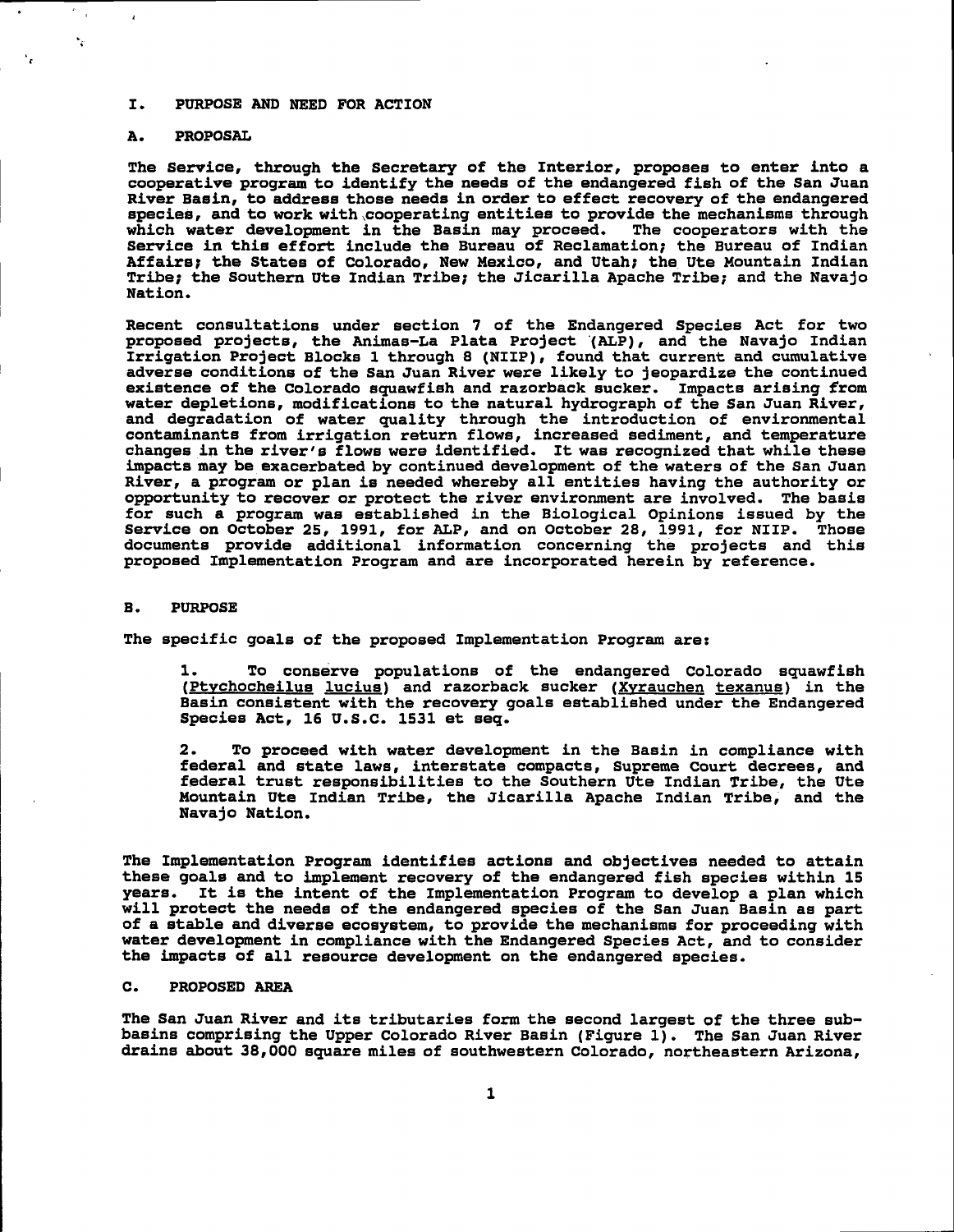northwestern New Mexico, and southeastern Utah. For a more detailed discussion of the area, the reader is referred to the Implementation Program document which is incorporated herein by reference.

### INTERRELATIONSHIPS WITH OTHER PROJECTS OR PROPOSALS D.

This Implementation Program has been formulated to provide the cooperative infrastructure through which the numerous activities ongoing and proposed for the San Juan River Basin with potential to impact the endangered fish species<br>may be incorporated to facilitate the analysis of impacts while protection of<br>the endangered fish proceeds. Other activities include, but are no activities in waters of the United States through section 404 of the Clean Water Act, each respective state and tribal resource agency's responsibilities for management and protection of resident fish and wildlife resources, and other federal, state, and tribal land management entities with responsibilities within the Basin.

#### II. **ALTERNATIVES**

### NO ACTION A.

 $\ddot{\phantom{a}}$ 

Under a No Action alternative, the seven-year research program now underway<br>would continue as a condition of the reasonable and prudent alternative of the Biological Opinion for ALP; the analysis by the Bureau of Reclamation of the reoperation of Navajo Dam to mimic the natural hydrograph of the San Juan River and provide releases from Navajo Dam for the benefit of the endangered fish species would continue; research required in the Biological Opinion for NIIP would also continue; federal agencies would still be required to comply with the requirements of the Endangered Species Act to insure that actions they propose to authorize, fund, or carry out are not likely to jeopardize the continued existence of threatened or endangered species or result in the adverse modification or destruction of critical habitat for listed species. The state and tribal resource agencies would still work to protect the resources under their respective jurisdictions and authorities. The major difference between the No Action alternative and the Implementation Program is that the preferred alternative adds a coordinated effort by all entities to support an integrated program. Without this coordinated effort, information gained through various research efforts may not be as easily disseminated; repetition of some<br>investigations and the resultant waste of effort and funds through such repetition may result. Impacts to aquatic resources, most notably the endangered fish species and the remaining fish fauna of the San Juan River through repeated and uncoordinated sampling efforts, would also be felt.

Because there is no quantitative difference in the research effort between the alternatives, the manipulation of water releases from Navajo Dam will be the same under the No Action or the Preferred Alternative. Therefore, they are addressed in discussion of the latter. The No Action alternative sets the environmental baseline (i.e., the affected environment) for comparison of the effects of the preferred alternative. The environmental effects (changes from present baseline conditions) reflect the identified major issues and other key elements of the environment.

### SAN JUAN RIVER BASIN RECOVERY IMPLEMENTATION PROGRAM (PREFERRED **B. ALTERNATIVE)**

This alternative would put into effect the cooperative Implementation Program by participating state, federal, tribal, and private entities in the San Juan River Basin. Given the common goal of conserving endangered fish species and their habitats while resource development proceeds in the Basin, a comprehensive program is required to address both. Therefore, a broad range of measures will be considered to enable a cooperative effort to identify and quantify factors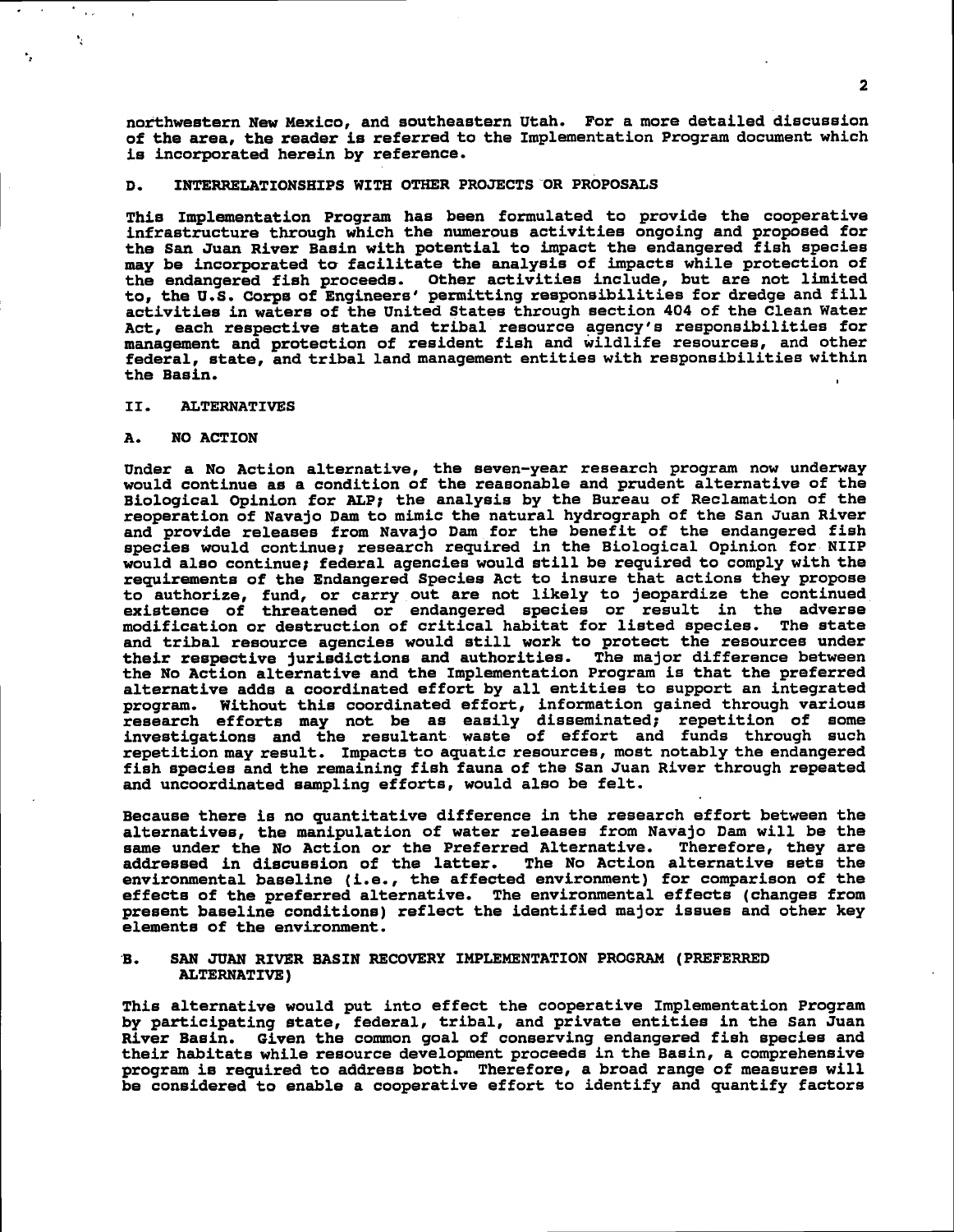which limit the abundance and survival of endangered fish species, to develop strategies to improve their status and means to evaluate the success of such endeavors, and to recover and delist the species under the authority of the Endangered Species Act.

Research efforts will be directed toward obtaining the information needed for identification of factors that might act to limit the recovery of the Colorado squawfish and razorback sucker. Based upon that information, an analysis of actions to remove or diminish such limiting factors and promote recovery will be accomplished. These actions will be considered, evaluated, consulted upon, and implemented if found to be necessary and effective. Such actions include but are not limited to habitat modification (e.g., flow or non-flow induced improvement of low velocity habitats or side channels), artificial control of non-native species, artificial propagation of native species for augmentation of existing natural populations and reintroduction into historic habitat, modification or removal of impediments to fish movement, and improvement in water quality. Concurrent with the research, and concomitantly with sufficient progress toward recovery, proposals for water and other resource development in the Basin will be considered and evaluated.

Federal actions that may affect an endangered species or adversely modify or destroy designated critical habitat will continue to require consultation under section 7 of the Endangered Species Act throughout the course of the Implementation Program. In analyzing proposed projects under consultation, the Service will determine if sufficient progress toward recovery has been made based on the best available biological data and professional judgement. The parameters upon which sufficient progress will be determined are the positive response of the endangered fish species (including but not limited to increased abundance, improved health, improved or increased survival) or improvement of their habitats (including but not limited to the availability, extent, or quality of those habitats).

#### III. AFFECTED ENVIRONMENT

Based on the perceived range of environmental impacts resulting from the proposed implementation of the preferred alternative, this EA incorporates as its analysis area the immediate environs of the San Juan River and its permanent and ephemeral tributaries from Navajo Dam downstream to Lake Powell.

### CLIMATE, AIR QUALITY, GEOLOGY, AND SOILS A.

The San Juan Basin is typical basin and range topography with deep canyons, dry washes, upland mesas, and hogback ridges with igneous dikes. Soils are derived from sandstones, clays, and barren shales containing little organic matter. This area is classified as the Navajo section of the Colorado Plateau physiographic province (Finneman 1931). Elevation within the basin varies from 1460 to 2100 meters (4790-6890 feet).

The climate and vegetation of the San Juan Basin is characteristic of the Great Basin, a cold-temperature desertland. The Great Basin has cold, harsh winters, low precipitation scattered throughout the year, with great extremes in both daily and seasonal temperatures (Brown 1982). Mean annual precipitation at<br>Aztec, New Mexico is 242 mm or 9.53 inches. Winter precipitation is dominant<br>(more than 50 percent of the total precipitation falls during winter m summer months (Cully et al. 1987).

### **WATER B.**

×.,  $\ddot{\phantom{a}}_i$ 

> The San Juan River sub-basin is the second largest of the three sub-basins which comprise the Upper Colorado River basin. The San Juan River sub-basin drains about 38,000 square miles of southwestern Colorado, northeastern Arizona,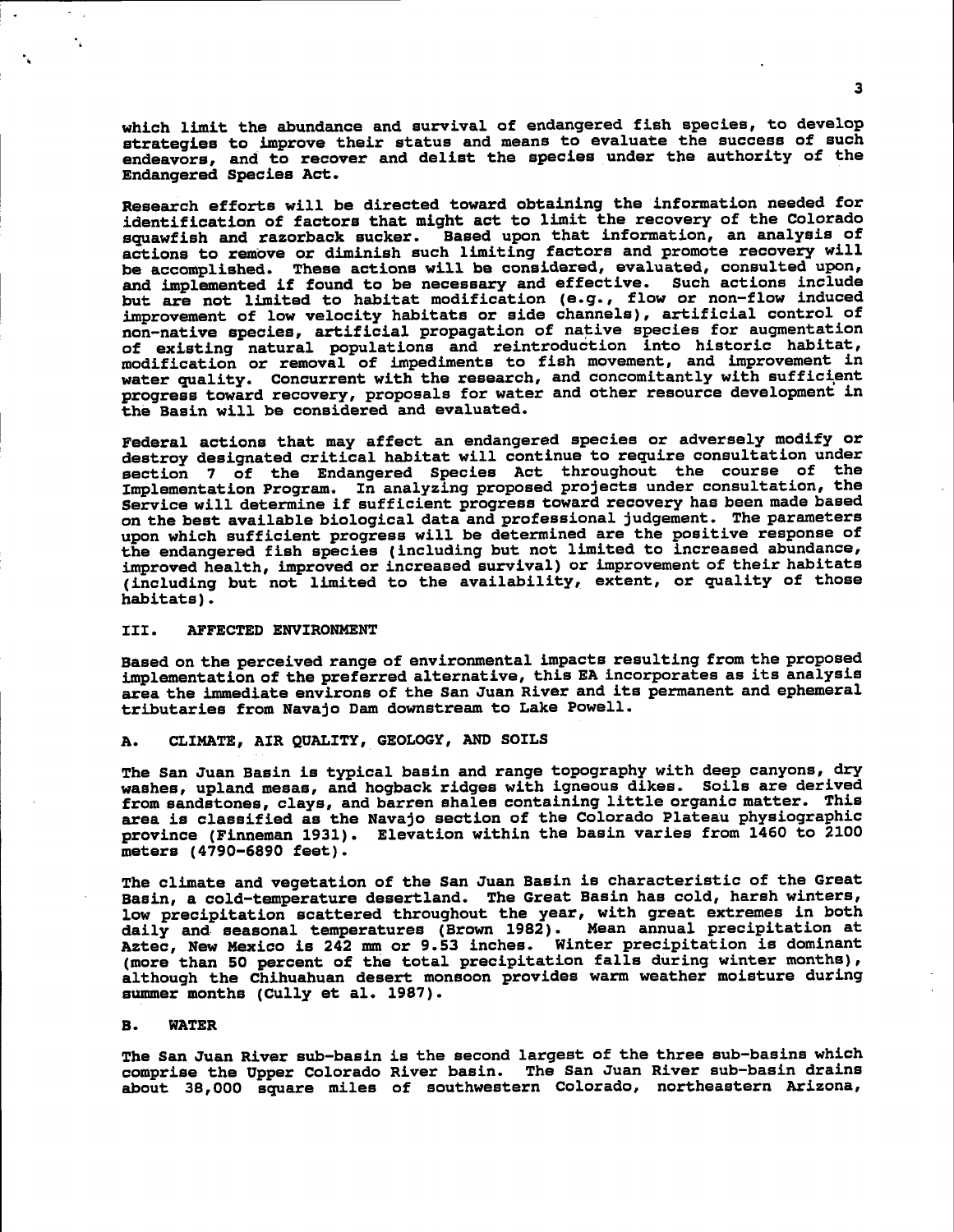northwestern New Mexico, and southeastern Utah. From its origins in the San Juan Mountains of Colorado, the San Juan River flows some 31 miles to the New Mexico border, 190 miles westward to the Four Corners area, and thence another 136 miles to Lake Powell. In its upper reaches, the river traverses rugged terrain and has a relatively high gradient. The river emerges from canyon-bound reaches shortly after entering New Mexico and flows through a broad floodplain for much of its course in New mexico and Utah. About 70 miles upstream of Lake Powell, the river again enters canyon reaches for the remainder of its course. The river is generally restricted to a single channel in canyon portions, but is often divided into several channels in floodplain reaches.

The San Juan River has comparatively few perennial tributaries, most of which are in upper reaches. Historically, the Pinos, Piedra, Navajo, Animas, La Plata, and Mancos rivers, Rio Blanco, and McElmo Creek were the only perennially flowing tributaries. Other streams such as Montezuma and Chinle creeks seasonally contributed flows. Numerous washes and arroyos also entered the river, but none provided regular flow. Among tributaries, the Animas River contributed the greatest flow.

# C. VEGETATION

V

The vegetation of the San Juan Basin is typical of the Great Basin biotic province and is comprised of four general types of plant habitats: riparian wetland, desertscrub, desert grassland, and conifer woodland.

The riparian corridors are relatively narrow, confined to the river banks and disjunct throughout the course of the San Juan River as it traverses the analysis area. Tributaries to the San Juan River support varying degrees of intact riparian communities. The riparian plant community is dominated by Rio Grande cottonwood (Populus fremontii), and narrowleaf cottonwood (P. angustifolia) ; peachleaf willow (Salix amygdaloides) and scrub willow (S. exiqua); Russian olive (Elaeagnus angustifolia); saltcedar (Tamarix sp.); and common reed (Phragmites astralis).

Xeric lowlands and upland sites in the region are occupied by the Great Basin desertscrub community. The following taxa are indicative of this community shadscale (Atriplex confertifolia) and broadscale (A. obovata); big sagebrush (Artemisia tridentata), Bigelow sagebrush (A.bigelovii), sand sagebrush (A. filifolia), black sagebrush (A. arbuscula ssp. nova), Parry sagebrush (A. parryi), and bud sagebrush (A. spinescens); flvehook bassla (Bassia hyssopifolia); three-leaf snakeweed (Gutierrezia microcephala) and broom snakeweed (G. sarothrae) ; winterfat (Eurotia lanata) ; tanglebrush (Forestiera neomexicana); tumbleweed (Salsola iberica and S. kali); greasewood (Sarcobatus vermiculatus); rabbitbrush (Chrysothamnus nauseosus); galleta grass (Hilaria jamesii); whipple cholla (Opuntia whipplei); pediocactus (Pediocactus spp. sclerocactus (Sclerocactus spp.); and gray horsebrush (Tetradymia canescens).

The Great Basin desert grasslands and Plains grasslands communities intergrade and form transitional areas in northwestern and central New Mexico, southern Utah, northern Arizona, and southcentral and western Colorado (Brown 1982). Because these two communities overlap, they will be referred to herein as the grasslands community. Much of this general community has been converted to irrigated cropland. Extensive over-grazing and fire suppression have led to shrub invasion of grassland habitats. The following species are characteris of the grassland community found in the analysis area for this assessment: western wheatgrass (Agropyron smithii); little bluestem (Andropogon scoparius); prickly poppy (Argemone spp.); asters (Aster spp.); sideoats grama (Bouteloua curtipendula), black grama (B. eriopoda), blue grama (B. gracilis), and hairy grama (B. hirsuta); buffalo grass (Buchloe dactyloides); thistles (Cirsium spp.); plains lovegrass (Eragrostis intermedia); Arizona fescue (Fescue arizonica); galleta (H. jamesii); one-seed juniper (Juniperus monosperma); Wright fishook cactus (Mammilaria wrightii); four o'clock (Mirabilis spp.); evening primrose  $\hat{\mathcal{A}}$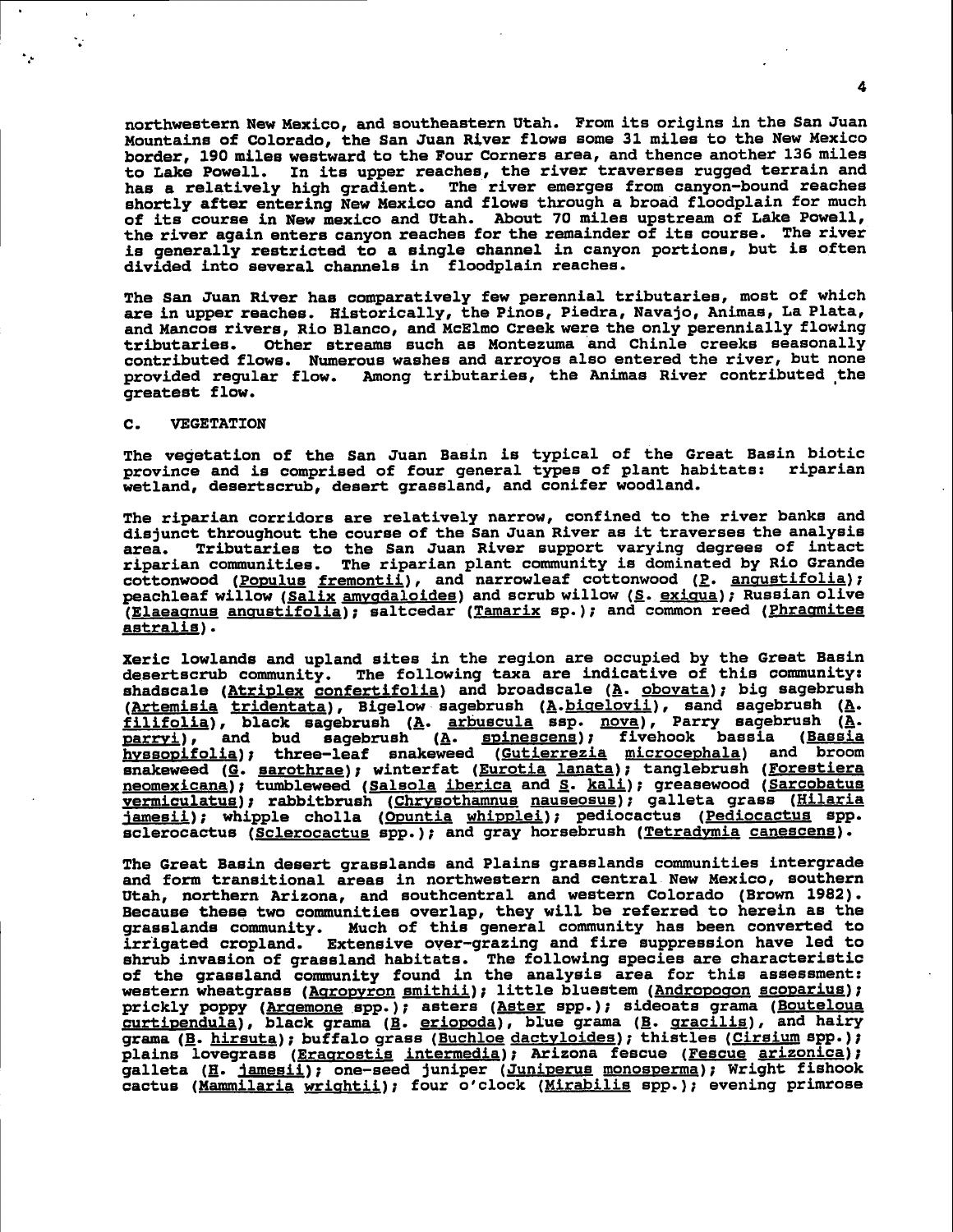(Oenothera spp.); club cholla (O. clavata) and tree cholla (O. imbricata); vine mesquite grass (Panicum obtusum) mallows (Sphaeralcea spp.); sand dropseed (Sporobolus cryptandrus); needle and thread grass (Stipa comata); goldeneye (Viquiera spp.); and soapweed (Yucca glauca).

The conifer woodland community occupies mesic upland sites (5000 to 7000 feet) in the San Juan Basin. The grassland community often occurs together with the conifer woodland community. The following species are indicative of the conifer<br>woodland community type: serviceberry (Amelanchier spp.); Fremont mahonia<br>(Berberis fremontii) and red mahonia (B. haematocarpa); sego-lily (C nuttallii); alderleaf mountain-mahogany (Cercocarpus montanus); cliffrose (Cowania spp.); mountain joint-fir (Ephedra viridia); apache plume (Fallugia paradoxa); gilia (Gilia spp.); lupines (Lupinus spp.); muhlies (Muhlenbergia spp.); mohave prickly pear (O. erinacea); beardtongue (Penstemon spp.); pinyon pine (Pinus edulis), Mexican pine (P. cembroides); antelope brittlebrush (Purshia tridentata); Emory oak (Quercus emoryii), Gambel oak (Q. gambelii); gray oak (Q. grisea), and shrub live oak (Q. turbinella); buckthorn (Rhamnus spp.); buffaloberry (Shepherdia spp.); scarlet globemallow (Sphaeralcea coccinea); snowberry (Symphoriocarpus spp.); and banana yucca (Yucca baccata).

### **WILDLIFE** D.

### Aquatic Resources

Historically, the San Juan River and its tributaries supported a native fish community of at least eight and possibly nine species: cutthroat trout (Oncorhynchus clarki ssp.), roundtail chub (Gila robusta), Colorado squawfish (Ptychocheilus lucius), speckled dace (Rhinichthys osculus), flannelmouth sucker (Catostomus latipinnis), bluehead sucker (C. discobolus), razorback sucker (Xyrauchen texanus), and mottled sculpin (Cottus bairdi). Based on two specimens and skeletal remains in Native American middens, bonytail chub (Gila elegans) may also have inhabited the river. Twenty-three non-native fish species have<br>been reported in the San Juan River. In warmwater reaches of the mainstem San Juan River, common carp (Cyprinus carpic) and channel catfish (Ictalurus<br>punctatus) are common and generally distributed. Rainbow trout (Oncorhynchus mykiss), cutthroat trout (Q. clarki), and brown trout (Salmo trutta) are common non-natives in the coldwater reaches of the San Juan River (including the blue ribbon trout fishery in the Navajo Dam tailwater reach and supported by cold water releases from the reservoir) and its upper tributaries. Red shiner (Cyprinella lutrensis), fathead minnow (Pimephales promelas), and mosquitofish (Gambusia affinis) are the most common non-native species found in low-velocity habitats associated with the mainstem San Juan River.

# Terrestrial Resources

The variety in topography and diversity of vegetative communities within the San Juan Basin provide habitats for a broad assemblage of terrestrial species. These include Rocky Mountain elk (Cervus elaphus) and mule deer (Odocoileus hemionus) as primary big game mammals in certain portions of the basin and such predators and furbearers as coyote (Canis latrans), gray fox (Urocyon cinereoargenteus), kit fox (Vulpes macrotis), mountain lion (Felis concolor), bobcat (lynx rufus), striped skunk (Mephitis mephitis), western spotted skunk (Spilogale gracilis) badger (Taxidea taxus), and raccoon (Procyon lotor).

A wide variety of both migratory and resident bird species are known from the These include raptors such as the bald eagle (Haliaeetus San Juan Basin. lucocephalus), peregrine falcon (Falco peregrinus), golden eagle (Aquila chrysaetos), ferruginous hawk (Buteo regalis), red-tailed hawk (B. jamaicensis), and osprey (Pandion haliaetus). Species of shorebirds documented in the San Juan River Valley include the great blue heron (Ardea herodias), black-crowned night heron (Nycticorax nycticorax), killdeer (Charadrius vociferus), and black-necked stilt (Himantopus mexicanus). The San Juan River provides wintering and nesting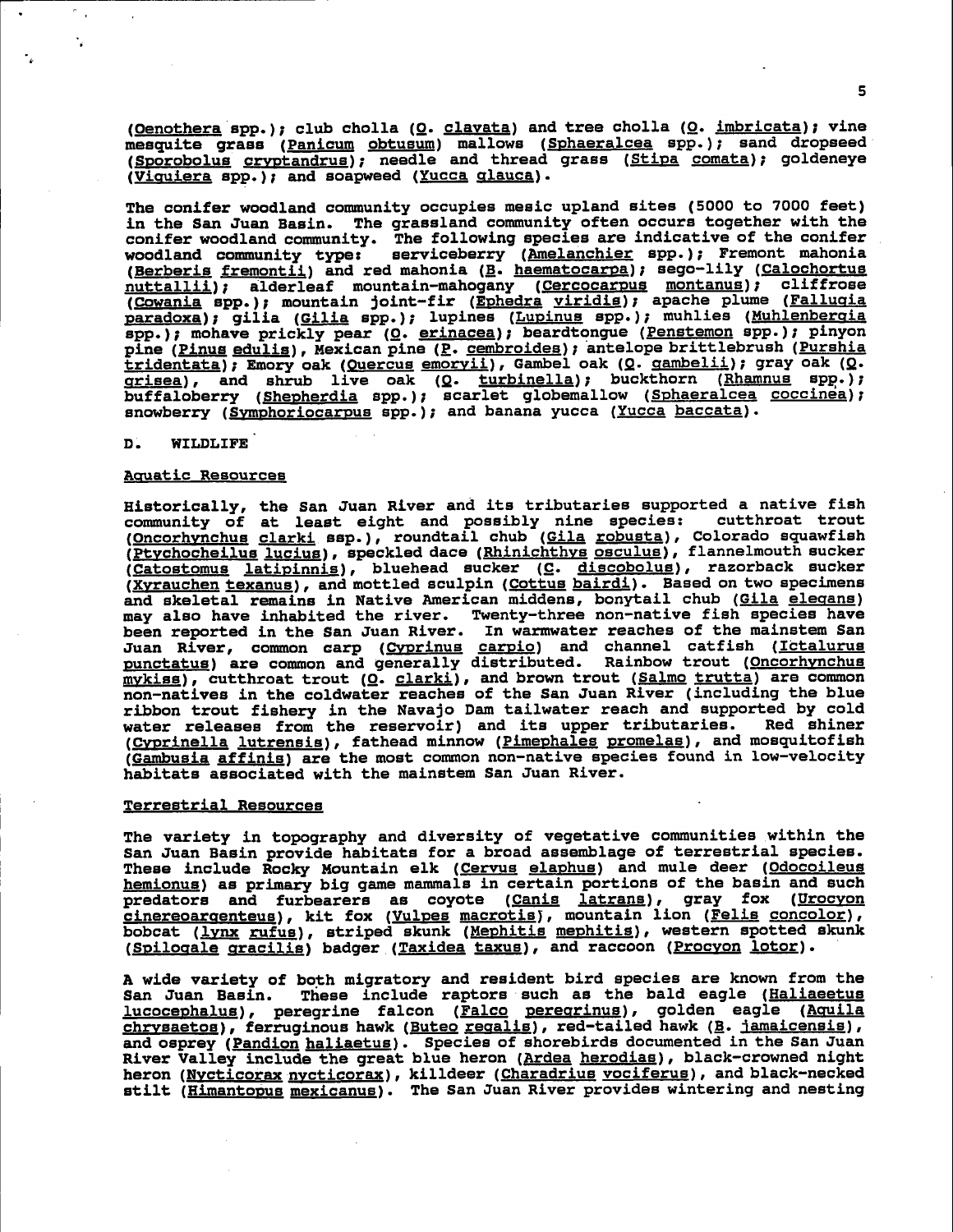habitat for migratory waterfowl. Most noticeable of these are the Canada geese (Branta canadensis) utilizing the croplands adjacent to the San Juan River in the vicinity of Farmington. Concentrations of this species in the river valley fluctuate depending upon food availability and weather conditions.

For a more detailed listing of the basin's avifauna, the reader is referred to Hubbard (1978).

# Threatened Or Endangered Species

Species of both plants and animals that have been federally listed under the Endangered Species Act of 1973, as amended, may occur within the general area of this analysis. These include the threatened Mesa Verde cactus (Sclerocactus mesae-yerdae), and endangered mancos Milkvetch (Astragalus humillimus), peregrine falcon, bald eagle, Colorado squawfish, and razorback sucker.

The Mesa Verde cactus was listed as threatened on October 30, 1979. Threats to the cactus are principally collection of plants by commercial and private collectors and destruction or modification of its habitat through surface<br>disturbance from energy development and unregulated off-road vehicle use.<br>Application of agricultural herbicides and pesticides may also harm the sp and its pollinators. Mesa Verde cactus is known from only five isolated populations of northwestern New Mexico and southwestern Colorado. Three of the New Mexico populations occur on the Navajo Indian Reservation.

The Mancos milkvetch was listed as an endangered species on June 27, 1985. The species is known only from northwestern New Mexico and extreme southwestern Colorado. It is most commonly found in scattered populations between the town of Towaoc, Colorado, and the Chaco River in New Mexico. The primary threats to the plant are habitat destruction through surface disturbance associated with energy development and conversion to other uses such as road and utility rightsof-way, and by illegal collecting. Agricultural pesticides may affect the pollinators of the milkvetch. Twelve of the thirteen extant populations are primarily on lands of the Navajo Nation and Ute Mountain Ute Tribe.

The bald eagle was listed on February 14, 1978, as endangered in the conterminous United States, except for Washington, Oregon, Minnesota, Wisconsin, and Michigan, where its status is threatened. The reasons for its decline and subsequent listing included chemical contamination, chiefly by organochlorine pesticides, causing severe population declines and local extirpation throughout the species' range, through reproductive failure and direct toxicity; other contributing factors included degradation and loss of habitat, killing, and human disturbance.

Bald eagles enter New Mexico in October and November and leave in March or early April. While in the state, most tend to congregate around reservoirs and other sizeable bodies of water, including larger rivers such as the San Juan. The predominantly piscivorous bald eagle utilizes fish and waterfowl for up to 90 percent of its diet. Since wintering bald eagle surveys were initiated by the New Mexico Department of Game and Fish in 1982, a gradual upward trend in abundance has been observed. Mirroring the state-wide trend, abundance of bald eagles wintering along the San Juan River and around Navajo Reservoir have also increased. Recent findings of contaminants in the San Juan River and in areas adjacent to the river have focused attention on the concerns of heavy metal, hydrocarbon, and selenium contamination and subsequent impacts upon the predatory and scavenging bald eagle.

The peregrine falcon was listed as endangered in 1970 because of pesticideinduced reproductive failure. Peregrine falcons feed almost exclusively on<br>birds; pigeons, medium-sized passerines, shorebirds, and medium to small waterfowl. Although no peregrine aeries are currently known within the San Juan River Valley affected by the proposed action, the species may utilize the area during migration and prey upon avian species feeding along the river or its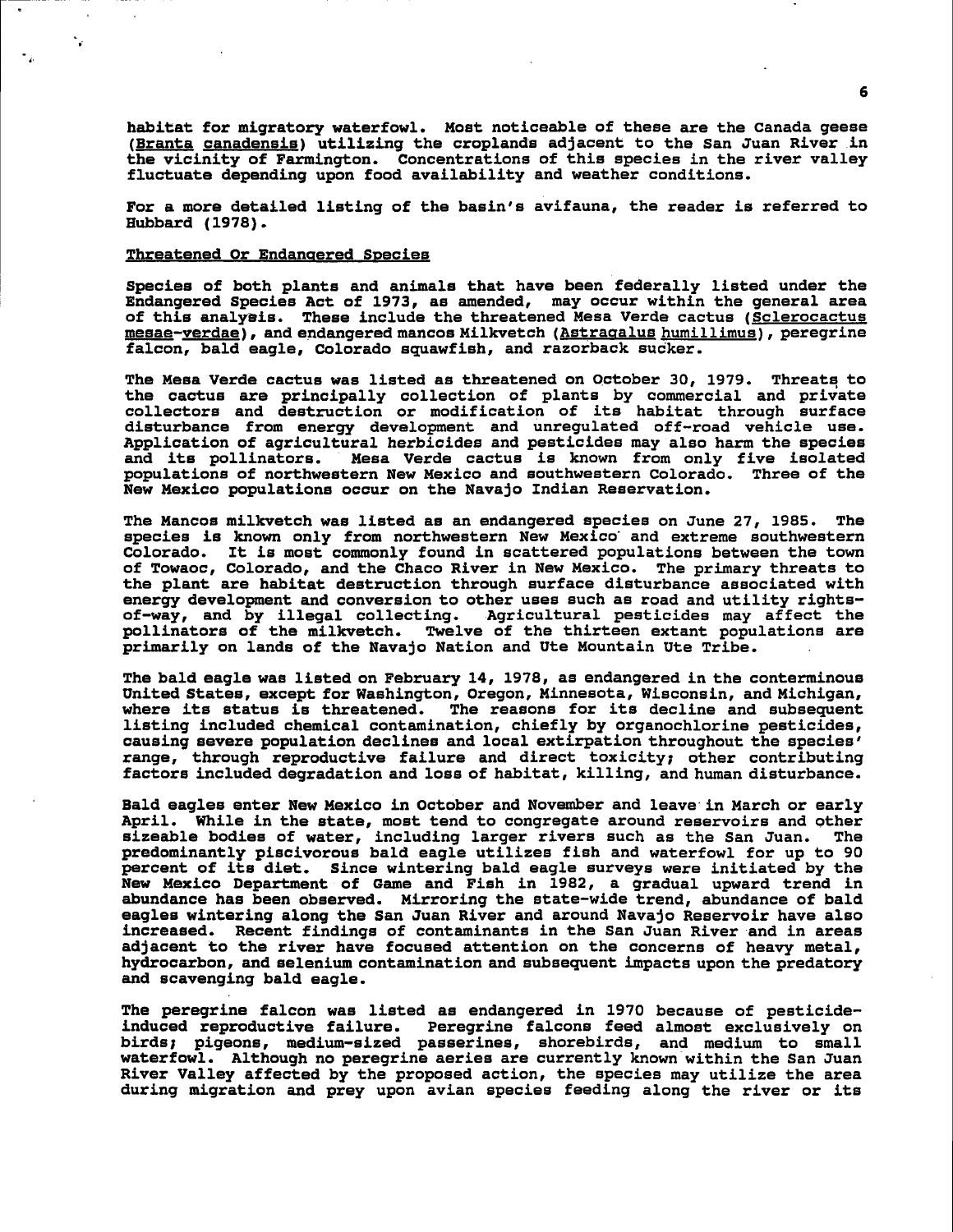### adjacent floodplain.

The Colorado squawfish was listed as endangered on March 11, 1967. Habitat alteration, fragmentation, and degradation arising from dam construction; and competition and predation from introduced non-native fishes have been cited as the major factors responsible for the decline of the species. As a top level predator, the Colorado squawfish may experience bioaccumulation of contaminants from its prey.

Endemic to the Colorado River basin, the squawfish has historically been found in the San Juan and Animas rivers. Recent collections have yielded a total of 18 young-of-the-year squawfish in backwaters of the San Juan River at various<br>locations downstream of Shiprock, New Mexico. In 1991, four adults were captured downstream of Shiprock and one was observed in the river between the Hogback and Shiprock. The rediscovery of adult Colorado squawfish, presence of several age classes, and documentation of its successful spawning in the San Juan River reconfirmed the species as a viable component of the ichthyofauna of the San Juan River.

The razorback sucker was listed as endangered on October 23, 1991. Causes for the decline of the sucker have been identified as fragmentation of its habitat by the construction of dams, the manipulation of flows with attendant alterations of temperature and water quality, and the introduction of non-native fishes.<br>Once abundant throughout the mainstem of the Colorado River and its major tributaries, the species now occupies only an estimated 25 percent of its<br>historic range, and where it does occur, its numbers are extremely low. In 1988, a single reproductively mature male razorback sucker was captured in the San Juan River near Bluff, Utah.

### ARCHEOLOGICAL AND HISTORIC RESOURCES **.**

The San Juan Basin contains cultural resources of major significance spanning from the PaleoIndians (10,000-5,000 BC) to the present. No known archeological sites will be impacted by the implementation of the preferred alternative now under analysis.

### $\mathbf{F}$ . LAND USE AND SOCIOECONOMIC RESOURCES

The economic base of the general area included in this environmental analysis is primarily derived from agriculture (crop and livestock production) and mining. Until 1950, the area immediately surrounding Farmington, New Mexico, was known primarily for the extensive annual fruit crop (apples, pears, peaches) and for extensive cattle and sheep production. In that year, large-scale oil and natural gas development began in the San Juan Basin. Coal development in the area has been the foundation for the construction of electric generating stations west of Farmington (Public Service Company of New Mexico's San Juan Generating Plant with a net capacity of 1,723 megawatts and the Arizona Public Service Company's 2,040-megawatt Four Corners Power Plant).

### IV. ENVIRONMENTAL CONSEQUENCES

It is anticipated that the research begun under the Biological Opinion for Animas-La Plata may have impacts caused by the temporary alteration of the flows from Navajo Dam to mimic the natural hydrograph. These impacts are anticipated not only to be limited to the 7-year duration of the research but will vary according to the flows released in any given year during the research period. The Implementation Program is simply a coordination effort and commitment by the participants to work cooperatively to develop information which would allow Navajo Dam to be operated in a manner which is beneficial to the endangered fish species. Because the test flows are within current standard operating criteria (maintaining minimum and maximum releases) of Navajo Dam, no significant new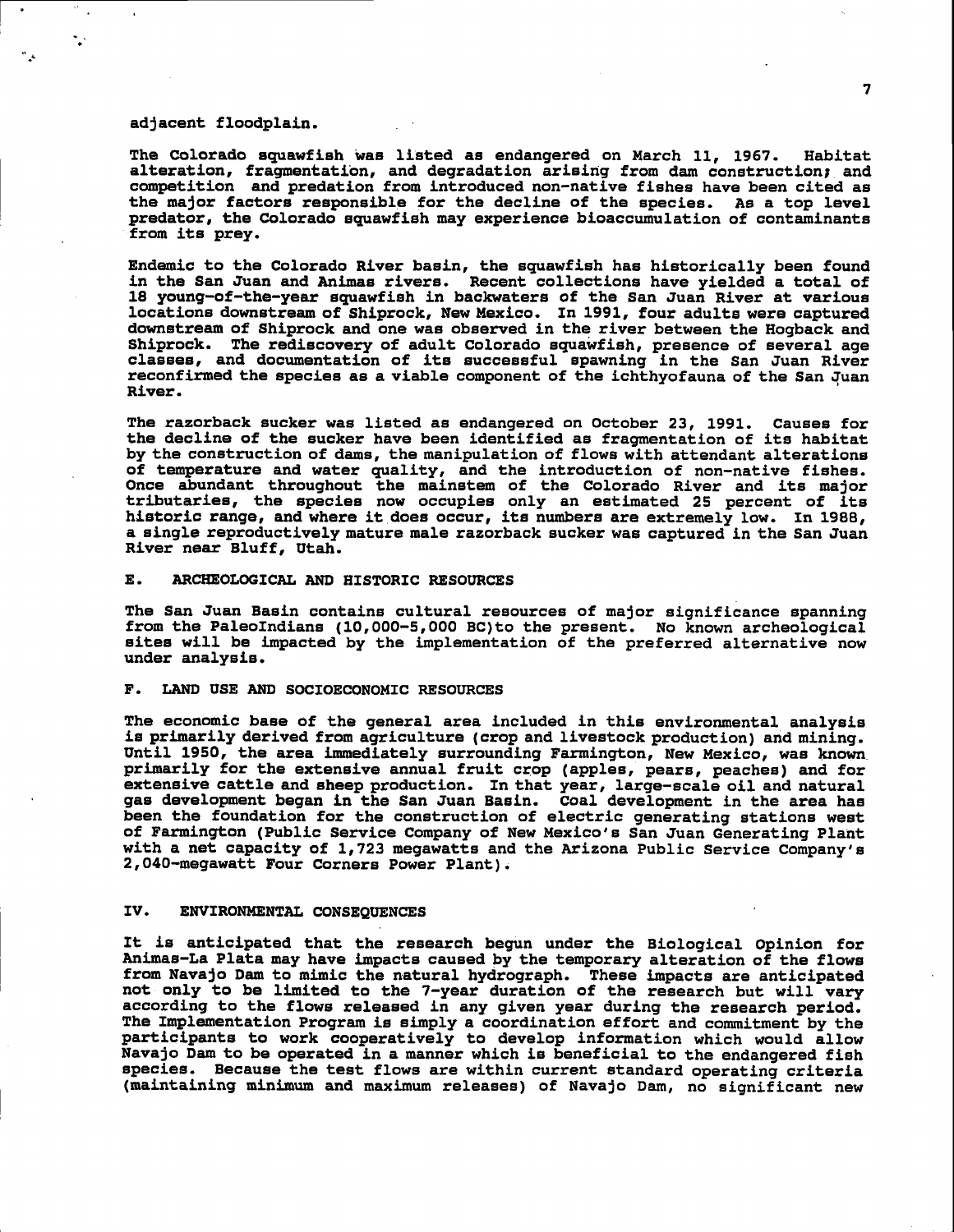action is being proposed and no decision is being made in the Implementation Program.

Prior to the construction of Navajo Dam, the hydrograph of the San Juan River was characterized by large spring peaks and low base flow. Typically, spring runoff began in March, peaked in mid-May to early June and ended by the first week of July. During the remainder of the year, flow was characteristically low, punctuated by large, short duration peaks caused by summer and fall storm events.

Since the completion of Navajo Dam in 1962, flows below Navajo Reservoir have been largely controlled and stabilized. Spring peak flows have been significantly reduced in magnitude, base flows have been increased and stabilized, and late winter flows have increased markedly to provide storage space in the reservoir for the spring runoff. In addition to moderating natural flows, hypolimnetic releases from Navajo Reservoir have decreased mean annual water temperature and diminished temperature fluctuations of the San Juan River downstream to near the confluence of the Animas River.

In addition to the commitment to provide releases from Navajo Dam to support research resulting from the Biological Opinion for the proposed Animas-La Plata Project, the Bureau of Reclamation has also requested initiation of formal section 7 consultation on the operation of Navajo Dam (July 30, 1991). In order to obtain and provide information needed for the Biological Opinion that would result from this consultation, the Bureau of Reclamation also committed to release flows for research purposes. The Bureau of Reclamation has determined that changes within the existing operational criteria for the purposes of collecting information necessary for a Biological Opinion can be implemented under existing authorities, providing existing standard operating criteria are met, and as provided pursuant to sections 7(a)(1) and 7(a)(2) of the Endangered Species Act. At the end of the research period, and following the issuance and acceptance of a Biological Opinion for Navajo Dam reoperation, the Bureau of Reclamation has stated its intention of producing the necessary documents to comply with NEPA (Draft Supplement to the 1980 Final Environmental Impact Statement for the Animas-La Plata Project, October 1992).

To support the necessary research of the effects of flows on the endangered fish species, the Bureau of Reclamation will operate Navajo Dam so that releases mimic a natural hydrograph. Test flows will be provided to re-create a wide range of flow conditions including high flows similar to 1987, which are hypothesized to benefit reproduction and recruitment in the endangered fish community. Release schedules will meet the limitations on the outlet works facilities and safe routing of hydrological events in the Upper Colorado River Basin. The normal operating criteria for Navajo Dam allows releases not to exceed 5000 cubic feet per second (cfs). Releases for the Implementation Program research will not exceed this amount. However, in recent years, when high releases were not made, some encroachment by vegetation on the channel has caused modification of the channel. High releases may alter the vegetation community on a temporary basis. Additionally, Canada geese have increased in their winter and nesting use of the San Juan River and private lands in the vicinity of Farmington, New Mexico.<br>Concerns were raised during high releases in 1992 regarding the loss of nests and eggs of the geese. Without some accommodation such as disturbance of the geese prior to nesting to keep them out of the river channel, losses of an unknown quantity of nests and eggs are expected to continue during high flows. Such flows, however, are within the normal operation of the dam and may be caused by releases made for other purposes than the research, i.e., evacuation of space in Navajo Reservoir to accommodate high spring runoff. It has been agreed by the Bureau of Reclamation, the Fish and Wildlife Service, and other entities involved in the research effort, to coordinate closely with land owners to reduce any future impacts to the Canada geese through early notification of anticipated flows each year to provide opportunities to remove the birds from the floodplain.

8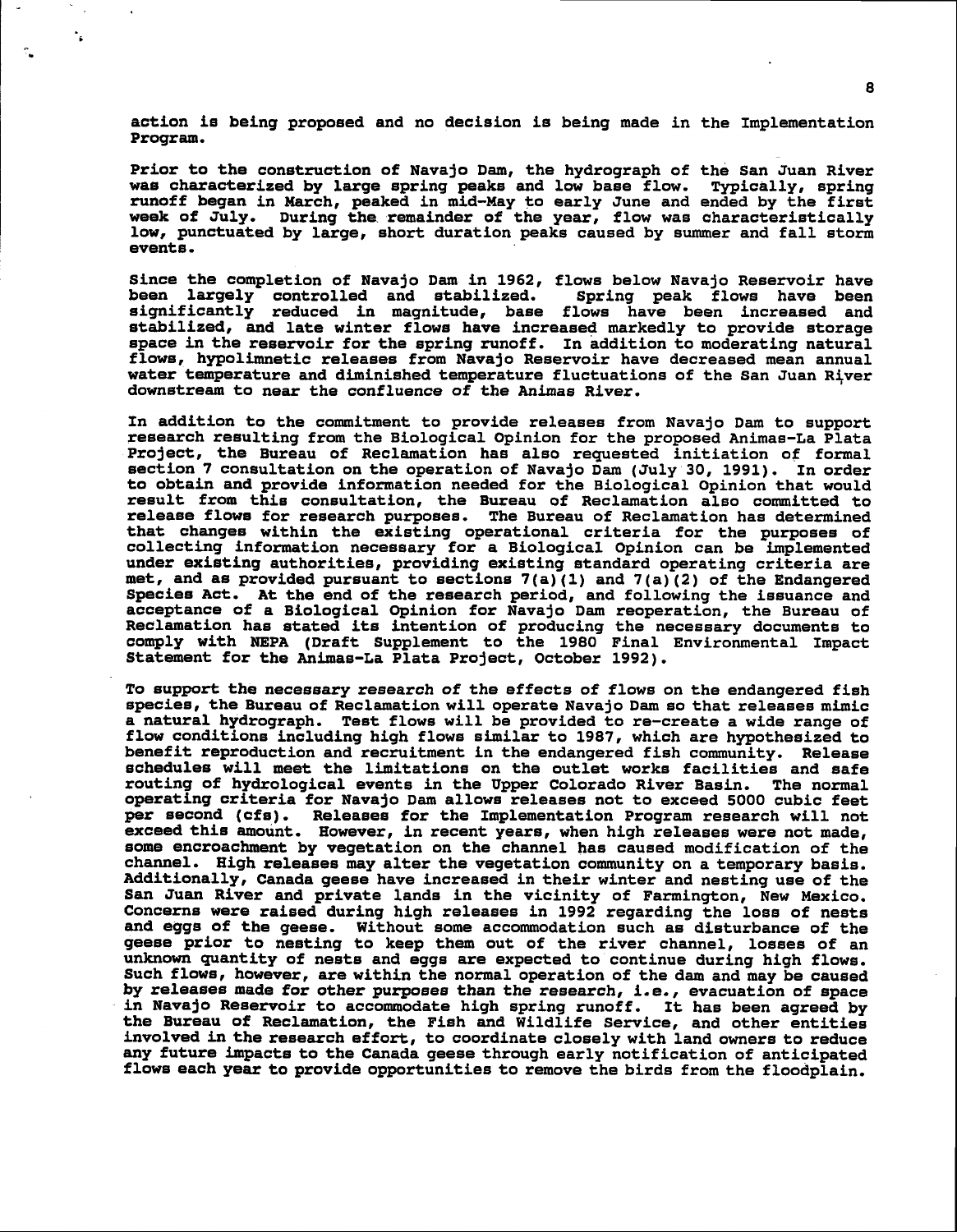The releases from Navajo Dam may also affect the efficient operation of the City of Farmington's hydroelectric generation plant installed in the dam in 1979.<br>The conditions of the permit to allow the construction and operation of the power plant specified that it was to operate on the flows released; however, high flows, in excess of 1800 cfs cause a decrease in power output from the plant. The design configuration of the point where the power plant penstock connects with the main outlet piping of the dam causes a decrease in hydraulic head and adversely affects power production. Redesigning the connection is considere too costly by the City of Farmington. Therefore, a proposal to modify the Navajo Eydroelectrlc Plant Operatlng Agreement has been submitted for conment to the Federal Regulatory Commission, and review by the Fish and Wildlife Service and New Mexico Department of Game and Fish. That modification is proposed in an effort to remediate reduced output from the power plant when releases in excees of 1800 cfs are discharged. This modification would release up to 1700 cfs through the auxiliary outlet gate after flows have reached 1800 cfs (600 cfs through the main outlet works plus 1200 cfs through the power plant). This practice would allow total release of up to 3500 cfs with no effect on power production. The Bureau of Reclamation would manually open the gates to regulate any flow requirements above 3500 cfs.

The manipulation of flows to support the research effort will not affect the threatened Mesa Verde cactus or the endangered Mancos mllkvetch because the plants are not within the immediate area that could be affected by higher flows. The endangered bald eagle may be benefitted by the provision of prey should waterfowl or fish species be made more available by the relatively short term<br>high flows. No effects are expected on the peregrine falcon. Significant No effects are expected on the peregrine falcon. benefits are expected for the Colorado squawfish and the razorback sucker, and for the remaining members of the river's native fish community by the commitment to return the San Juan River to a more natural hydrograph. Non-native fish species may be adversely impacted by the more natural conditions.

Modifications of the flows of the San Juan River during the research period are not expected to result in discernible impacts to the rafting and canoeing recreation activities dependent on the river. Quantifying the temporary impacts is not considered feasible due to the yearly variation of releases, based on water yield and research needs, throughout the research effort. At the end of the approximately 7-year research period, the Bureau of Reclamation has committed to operating Navajo Dam to mimic a natural hydrograph for the life of the ALP based on the research. At that time, the impacts of such permanent operation of Navajo Dam and Reservoir on the river and its users should be examined.

# VI. IRREVERSIIBLE AND IRRETRIEVABLE COUMTTMENT OF RESOURCES

The proposed action is not expected to result in irreversible and irretrievable commitment of resources. Should any action to be taken based on the research in order to facilitate the recovery of the endangered fish species, that individual action will be analyzed for such commitment of resources. Any known irreversible or irretrievable commitment of resources and the significance of the potential site- or action-specific impacts will be assessed at that time.

# VII. CONSULTATION AND COORDINATION

.<br>تو

The San Juan River Basin Recovery Implementation Program has been coordinated with a variety of state, federal, tribal agencies, and private groups and individuals. The Program itself is the result of year-long coordination meetings and interagency drafting efforts undertaken to resolve conflicts and receive comments and input at all stages of its formulation.

 $\bullet$